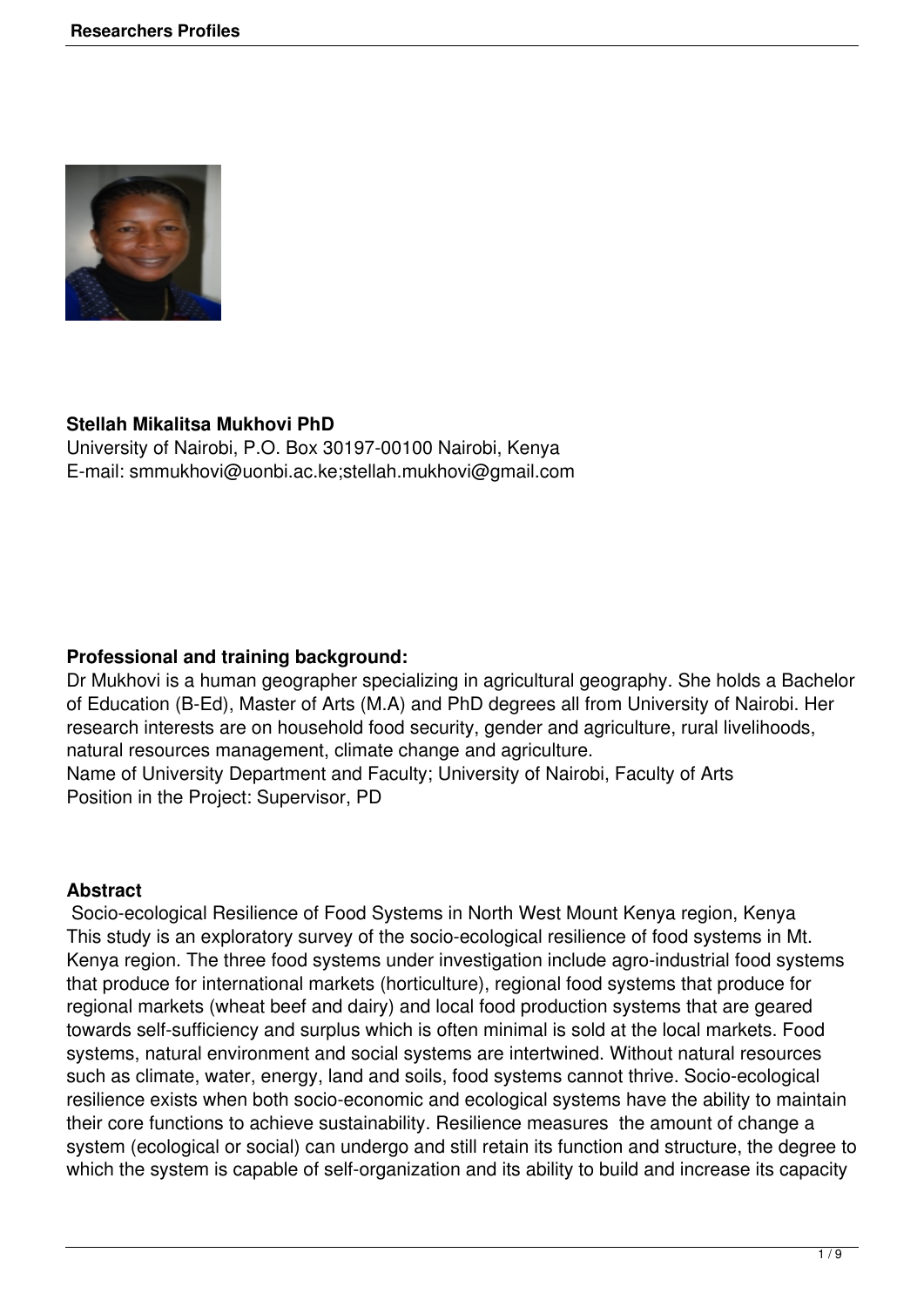for learning and adaptation (Folke et al., 2010; Cabell and Oelofse, 2012). For the purpose of this study resilience is defined as the capacity of socio-ecological system to withstand, cope with and recover quickly from disturbance and disasters (both natural and anthropogenic) as well as to learn and adapt. Resilience is important for reducing vulnerability and enhancing sustainability and therefore a necessary step to achieving sustainable development. This study will provide the much needed scientific data and understanding of the vulnerabilities of food system, social interactions that support food systems, buffer capacity, self-organization, environmental stewardship, household social learning strategies and adaptive capacities and strategies. This will provide critical science based information that will be important in formulation and realigning of policies that can enhance food systems sustainability. The study will sample households from local food system, horticultural farms, and wheat, dairy and beef ranches and pastoralists in north western Mt. Kenya region in the counties of Meru and Laikipia. Questionnaires, interviews, observation and focus group discussions will be used as sources of data. Qualitative data will be subjected to content analysis while quantitative data will subjected to descriptive analysis.

Dr. Mukhovi is a visiting Researcher at International Cooperation Centre for Agricultural Education (ICCAE) at Nagoya University, Japan



**Professor Elias, H.O.Ayiemba** Department of Geography and Environmental Studies, Faculty of Arts, University of Nairobi, P.O. Box 30197-00100, Nairobi, Kenya. Email : Olayiemba@yahoo.com / ehoayiemba@uonbi.ac.ke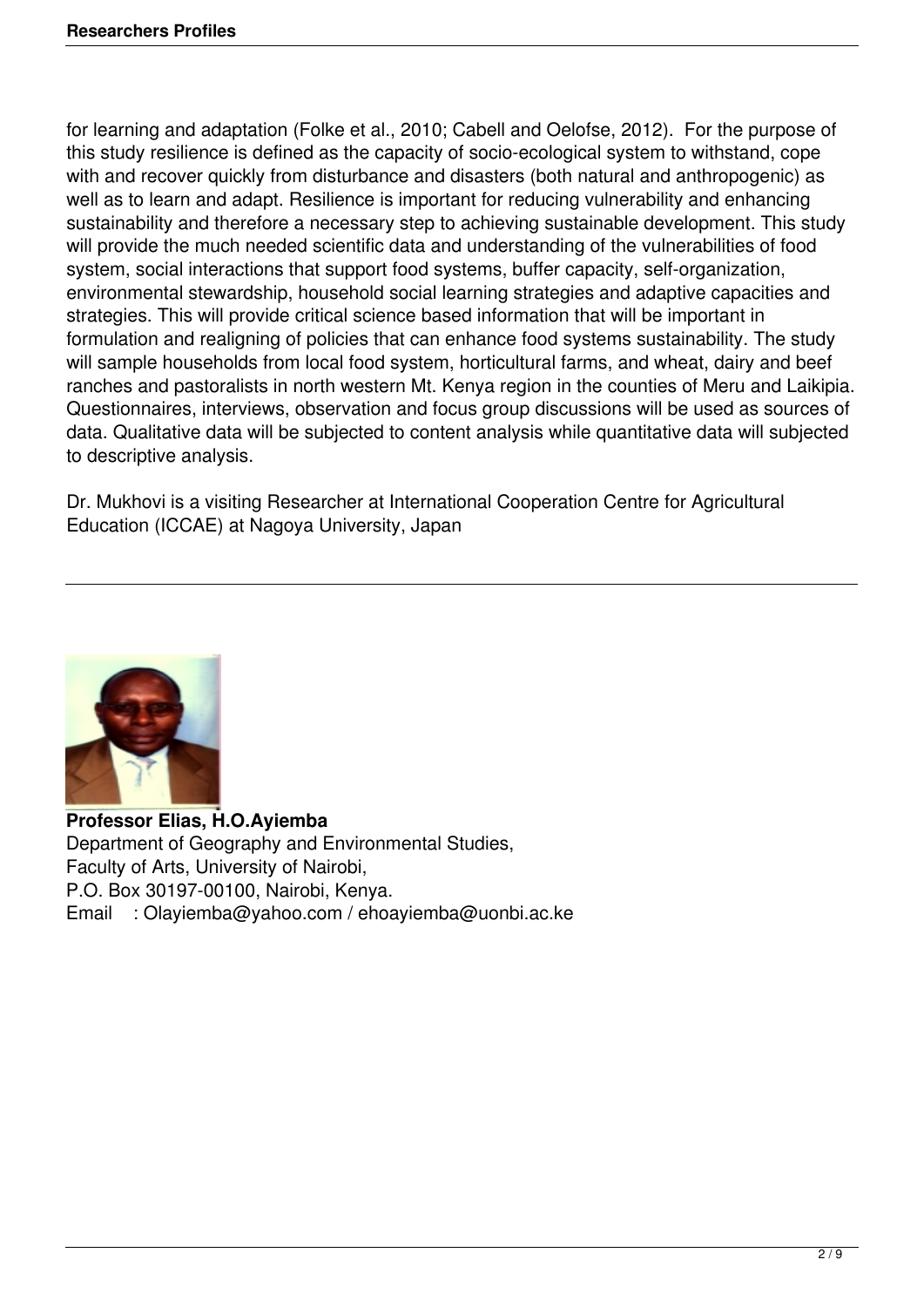Professor Elias H.O.Ayiemba is a renowned Population Geographer and Demographer. He is currently Professor of Geography in the Department of Geography and Environmental Studies, University of Nairobi, Kenya. He is also, the current representative of the entire College of Humanities and Social Sciences in the Board of Postgraduate Studies, University of Nairobi. His research interests are broad embracing population impact on the environment, sustainable development issues, and Occupational Health and Safety (OHS). He has published widely on population and related issues.

Position in the Project: Supervisor

Name of M.A student: Antony Ogolla



**Dr. Salome Bukachi** 

Senior Research Fellow

Institute of Anthropology, Gender and African Studies

P. O. Box 30197, 00100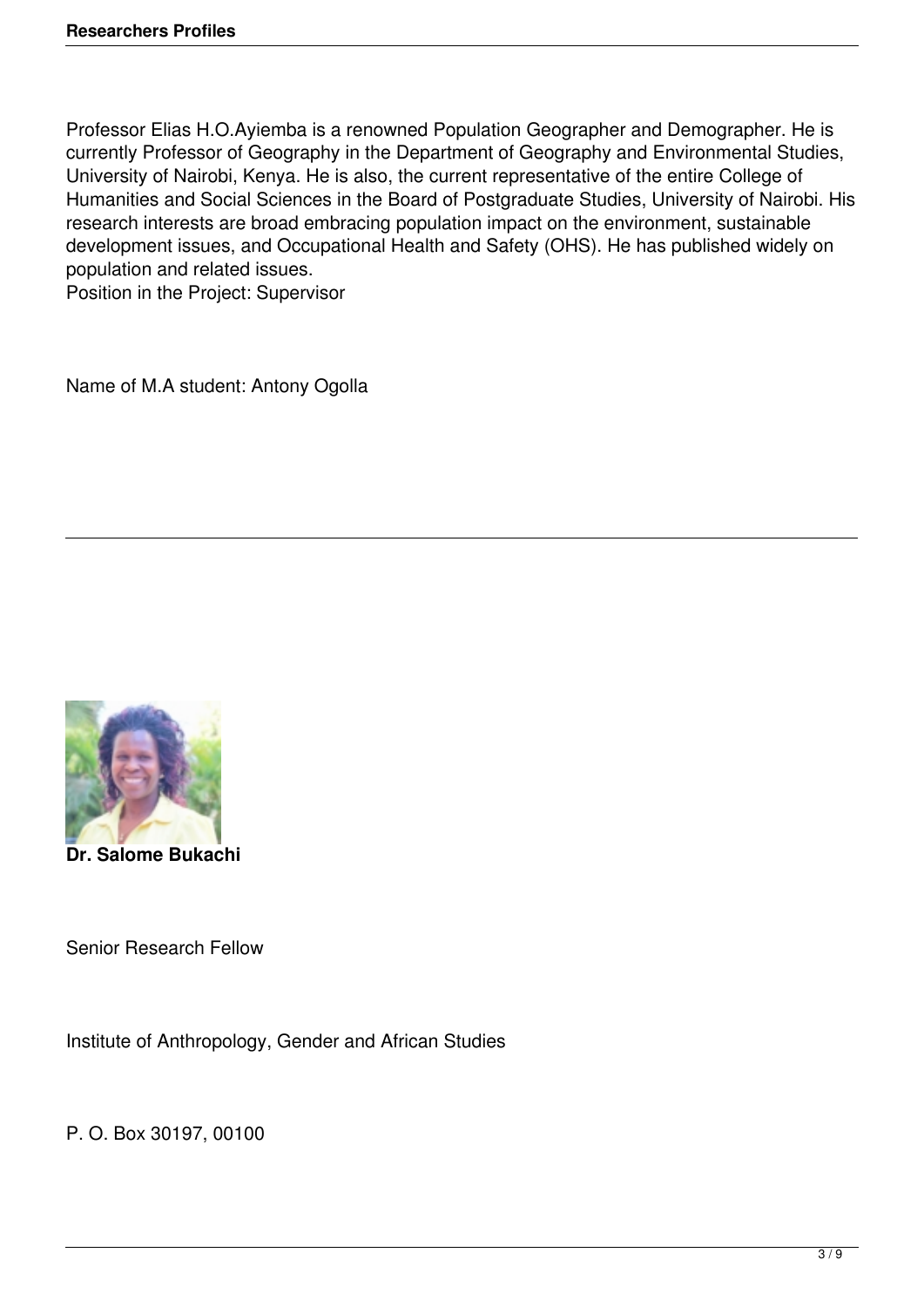Email: sallybukachi@yahoo.com / salome.bukachi@uonbi.ac.ke

Salome [has over 10 years researc](mailto:sallybukachi@yahoo.com)h [and teaching experience. The c](mailto:salome.bukachi@uonbi.ac.ke)ourses she teaches includes nutritional anthropology, cultural anthropology, among others. Her current areas of interest entail looking at social and behavioral aspects of human and animal health, agriculture, and gender issues.

# XXXXXXXXXXXXXXXXXXXXXXXXXXXXXXXXXXXXXXXXXXXXXXXXXXXXXXXXXXXXXXX XXXXXXXXXXXXXXXXXXXXXXXXXXXXXXXXXXX



**Stephen O. Otieno**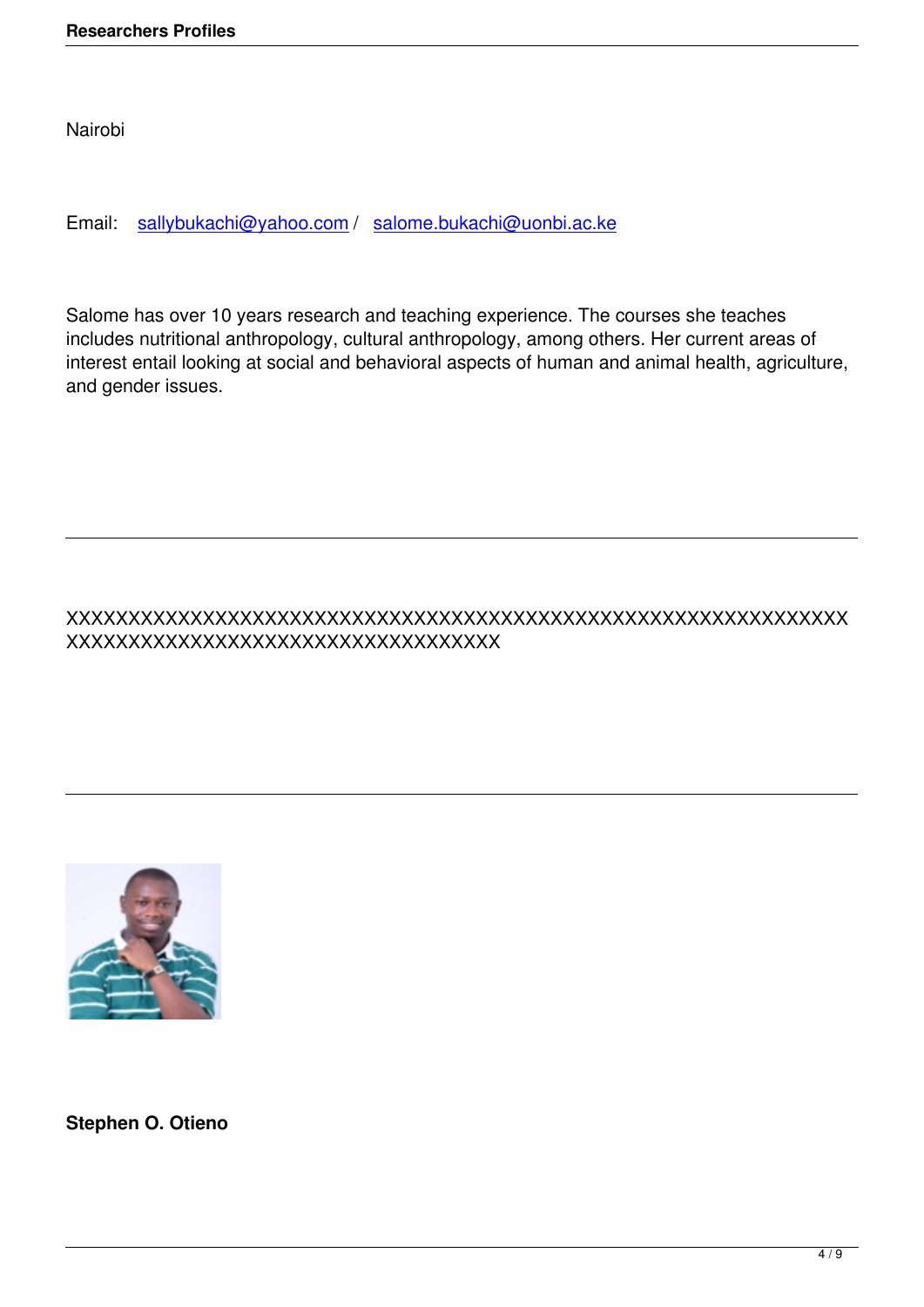Department of Geography & Environmental Studies Faculty of Arts University of Nairobi P.O Box 30197-00100 Nairobi, Kenya Email: otienostiv@gmail.com Skype: scotlene

# **Supervisors:**

Dr. Stella Mukhovi – University of Nairobi. Prof. Chinwe Ifejika Speranza – University of Bern. Dr. Alex Awiti – Aga Khan University.

# PhD Research Title: **Environmental Performance of Food Systems and their impact on Food Sustainability in Northwest Mt. Kenya.**

# **Brief professional and training background**

Stephen Otieno holds a Masters degree in Environmental Planning & Management from the University of Nairobi, and a Bachelors degree in Urban & Regional Planning from the same institution. He joins the project from the East African Institute of the Aga Khan University where he has been working as a research fellow coordinating the implementation of an Urban Food Systems project in East Africa. The project seeks to address one overriding issue: feeding people living in cities while minimizing the ecological footprint of their food procurement systems.

PhD Research Title: Environmental Performance of Food Systems and their impact on Food Sustainability in Northwest Mt. Kenya.

# **Background and Context**

Food sustainability and environmental performance are intrinsically linked but complex phenomena. Food systems have been conceived of as a set of activities ranging from production through to consumption i.e. from planting seeds through to disposing of household waste (Ericksen, 2008). The term environmental performance refers to the environmental results that are achieved whenever the environmental aspects of activities, processes, products, services, systems, and organizations are managed and controlled (Srebotnjak, 2006). Research studies such as those conducted by Tilman et al, (2001) and De Fries et al, (2004), have shown that food systems contribute significantly to global environmental change. Global environmental change encompasses changes in the bio-geophysical environment, which may be due to natural processes and/or human activities. These changes may manifest at the global scale or they may occur locally but be so widespread to constitute a global phenomenon (GECAFS, 2005). Such changes include land-use change which have advertently driven changes in biodiversity, surface and subsurface hydrology and changes in nutrient cycles and increased emission of greenhouse gases through food system processes. The environmental performance of co-existing food systems are necessary to assesses the impacts of those food system activities against specified objectives of environmental quality and resource use efficiency.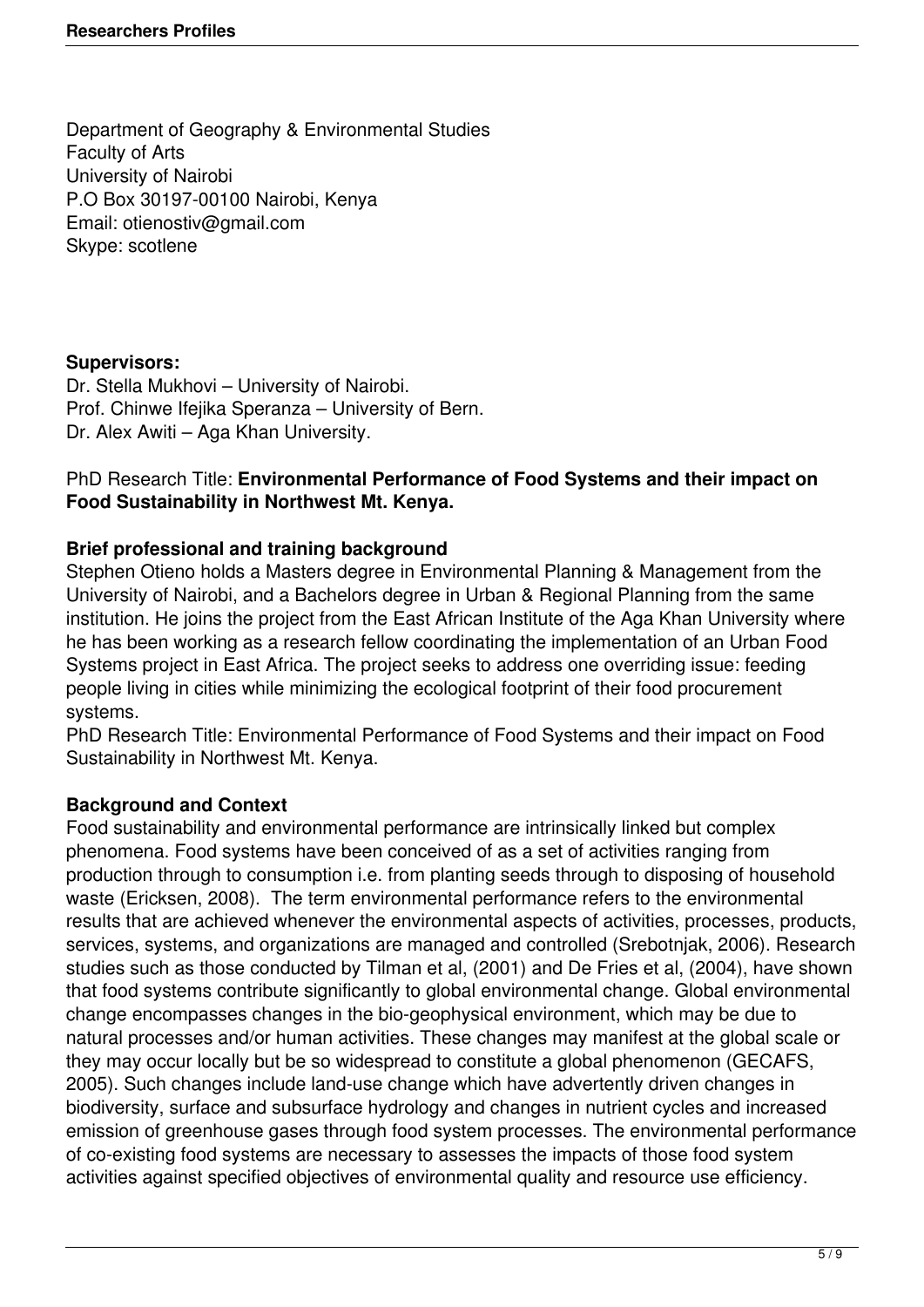In developing countries where the demand for food outstrips its supply, the gravity of these environmental challenges is evident where forests and woodlands have been cleared for agricultural production which usually takes place on degraded soils and landscapes. Kenya for example has about 13 percent of arable land and 75 percent of its workforce engaged in agricultural related activities ranging from production to consumption. Kenyan farmers face growing problems of soil erosion, deforestation, water pollution, and desertification (FSD, 2015). This study aims to assess the environmental performance of three food systems that co-exist in the Northwestern region of Mt. Kenya namely, agro-industrial, regional, and local food systems. It seeks to analyze the environmental performance of food system activities associated with production, processing, distribution and retailing of one food produce identified in each of the food systems. The study has identified water, greenhouse gas emissions and waste as the environmental indicators against which the environmental performance will be measured. The specific parameters of indicators to be analyzed are; the sources and quantity of water used, amount of greenhouse gases emitted, and quantity of waste generated per functional unit, at each stage of the food system.



# **Veronica Wambui Mwangi,**

University of Nairobi, Department of Geography and Environmental Studies, P.O Box 30197, 00100 NAIROBI, KENYA Position in the project: PhD researcher WP3

**Supervisors:**  Dr. B. Kiteme, CETRAD Dr. S. Owuor (University of Nairobi)

# **ABSTRACT:**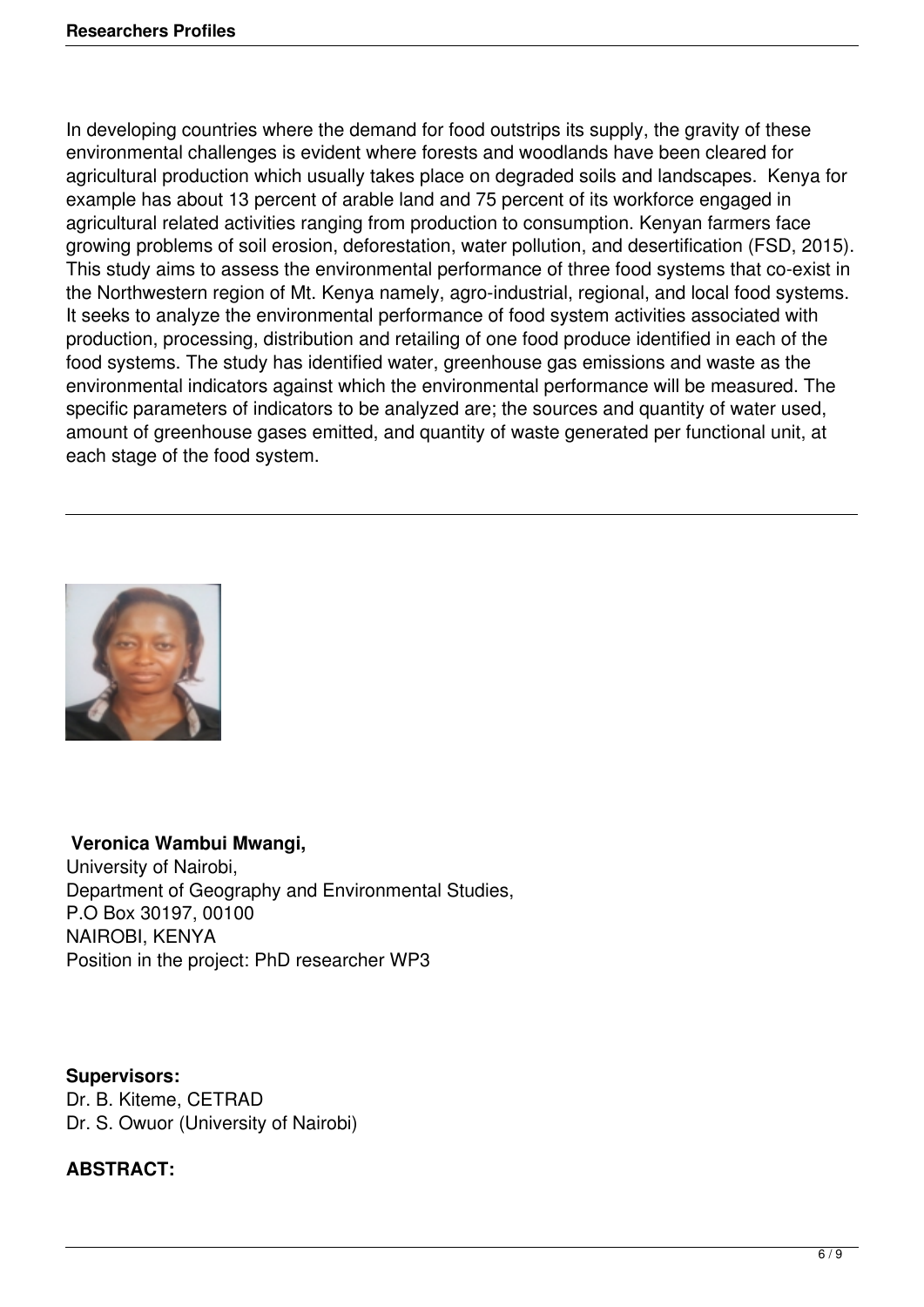A value chain analysis of wheat, beef and dairy in North West Mt. Kenya and their effects on food security, poverty and inequality.

The primary goal of food systems is to provide food security. Additionally, food systems provide the means of livelihood for a majority of the rural population particularly, in the developing countries. However, food systems are now threatened by a myriad of challenges that impair their ability to guarantee food security, environmental as well as social welfare. A growing population, increased urbanization, changing consumption patterns are among the issues that continue to put a lot of pressure on our food systems threatening their sustainability. Given these challenges, this calls for a reassessment of our food systems with the aim of establishing intervention points that could be used to improve their sustainability in terms of their contribution to food security, environmental and social welfare. To achieve this, this study has identified three food value chains (wheat, beef and dairy) that are key in the regional food system in North West Mt. Kenya as case studies. Using value chain analysis this research will look at the all activities in the value chain; production, processing, distribution, retailing, consumption with the objective of establishing how each of these activities that form the value chain contribute to food security, reduction of poverty and inequality for all actors. Consequently, the results obtained can be used to inform policy decisions and interventions on ways of improving the returns from these activities in order to improve food security and reduce poverty and inequality.



**Mariah Ngutu Peter** Email address: mariahngutu@gmail.com, mngutu@students.uonbi.ac.ke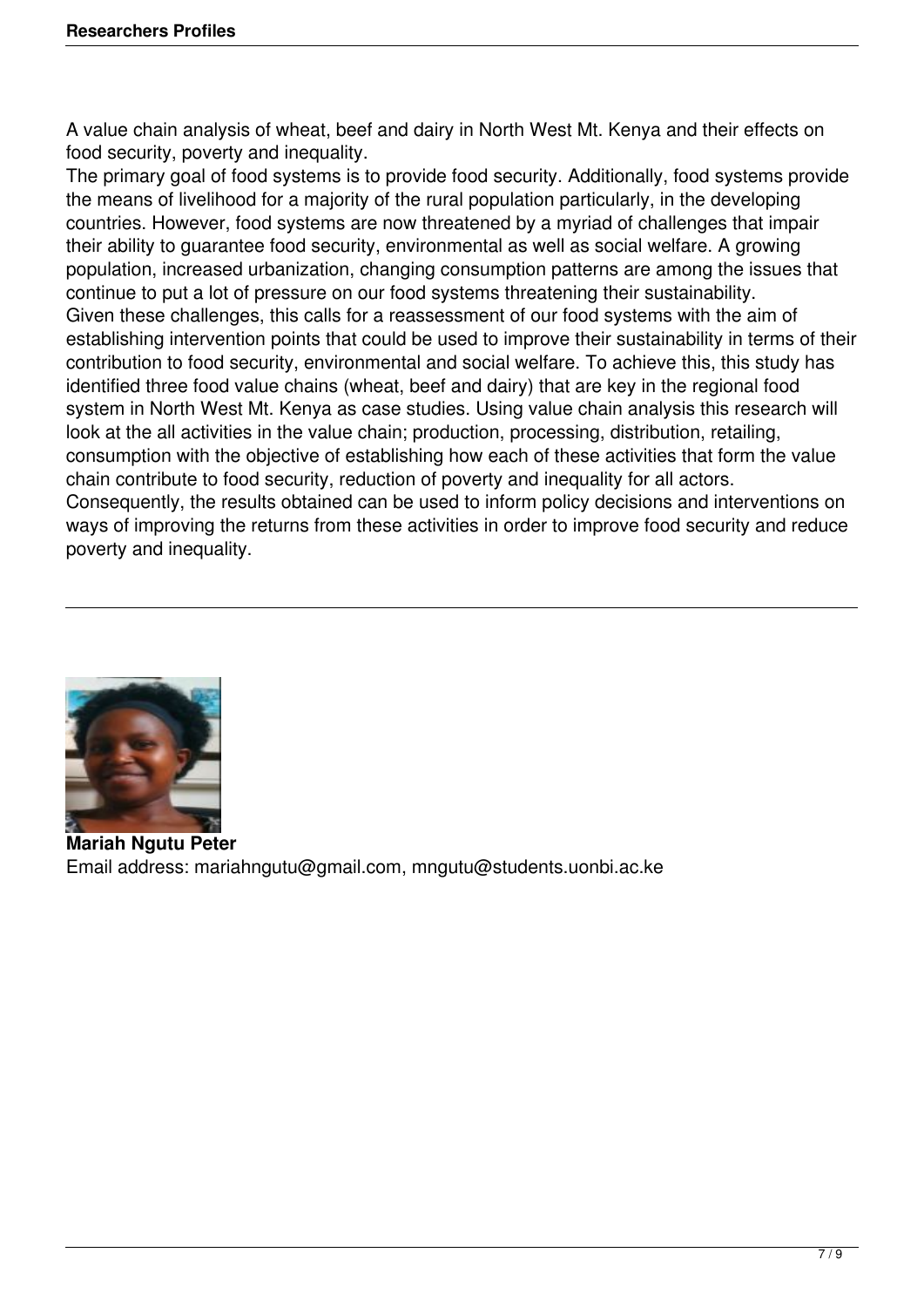**Supervisors**: Dr. Salome Bukachi and Dr Charles Olungah

PhD (Anthropology) student, University of Nairobi (UoN), Institute of Anthropology, Gender and African Studies (IAGAS); Master of Arts (Anthropology), UoN; Bachelor of Arts (Anthropology), UoN.

Mariah Ngutu is carrying out an anthropological study on commercial horticulture as part of an agro-industrial food system in Laikipia County, North West of Mount Kenya. The study aims at generating knowledge on the actor perceptions, involvement and inter-linkages with other local food systems, as well as the major institutional transformation that have taken place in this food system. These findings will contribute social anthropological perspectives to inform future research on food systems as well as the on-going efforts to resolve the global food crisis.

# **Abstract**

#### Title: **An anthropological study of commercial horticulture as part of an agro industrial food system in Laikipia County, North West of Mount Kenya**

Commercial horticulture in Kenya forms part of an agro industrial food system driven by multinational interests and involves large scale production of flowers, vegetables and fruits with Europe as the destination market. The production and market demand has increased steadily causing the sector to spread beyond the mountainous high yielding areas into arid zones as in the case of Laikipia County, northwest of Mount Kenya. Kenya, like many other SSA countries depends on agriculture as its mainstay yet has in the recent years, especially from 2008 onwards, been facing major food insecurity problems (GOK, 2011). According to the 2014 food and nutrition security analysis, 80 per cent of households in Laikipia County do not have adequate food to meet their dietary needs a reflection of the on-going global food crisis despite the booming horticulture production in the region . From the new institutionalism and political ecology perspective, the global food crisis is not a natural one but the result of problems arising from access, distribution and utilization of common pool resources for the production of food. Arid zones are characterized by poor rainfall, frequent dry spells and hence prone to common pool resource contestation including land and water. The implication of practicing horticulture in an arid zone may affect the involved actors' access to land and other common pool resources of importance in fixing the shortcoming of horticulture for the local food systems and hence result in food insecurity. An analysis of existing food systems is necessary as it will provide a basis for finding ways to tackle the food crisis. The present study of commercial horticulture responds to this by exploring the food system. It will describe institutional settings, food activities and related processes, power relations of the different involved actors, co –existence of horticulture alongside other food systems and the impact of this on the use of land, water and the production of food from a new institutionalism perspective.